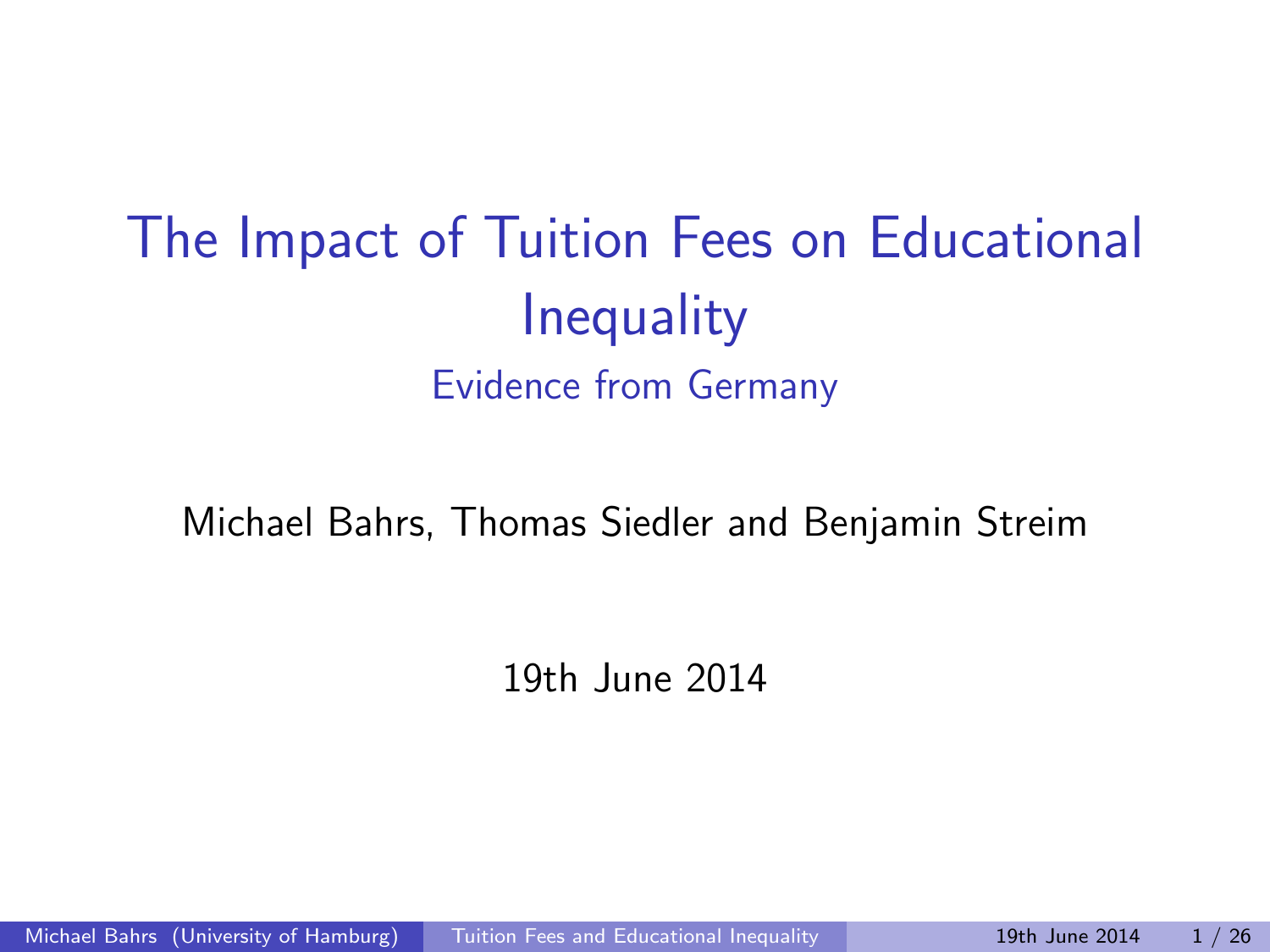## **Motivation**

- Educational choices depend on the family background of a person, e.g.
	- $\blacktriangleright$  Income of the family
	- $\blacktriangleright$  Education of the parents
- Educational policies should be aimed to reduce the family dependence
- Tuition fees might increase educational inequality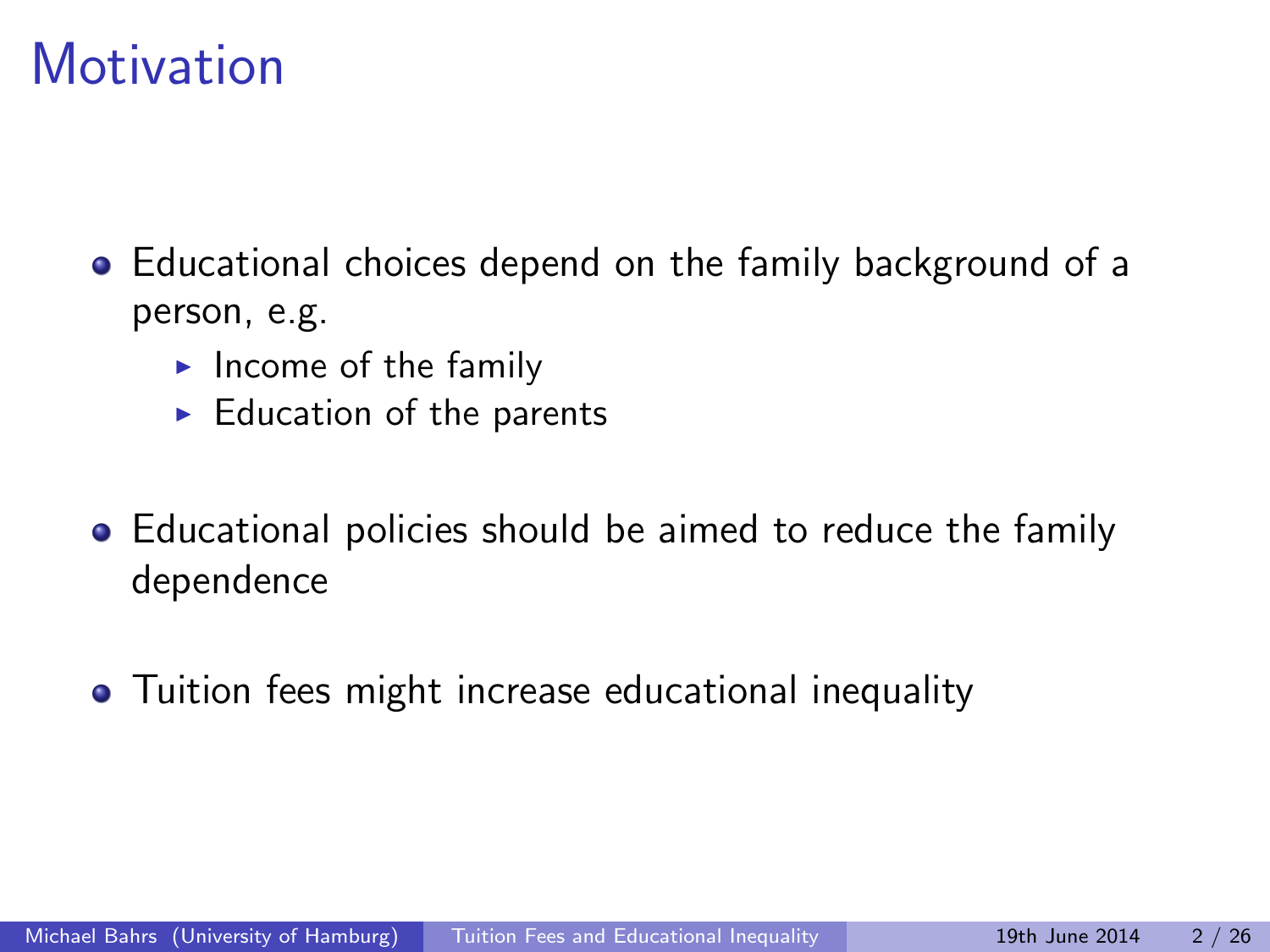## Research Questions

- Do tuition fees affect students' (aged 17-18) intention to acquire a university degree?
- Do tuition fees especially deter high school students from low income families from aiming to acquire a university degree?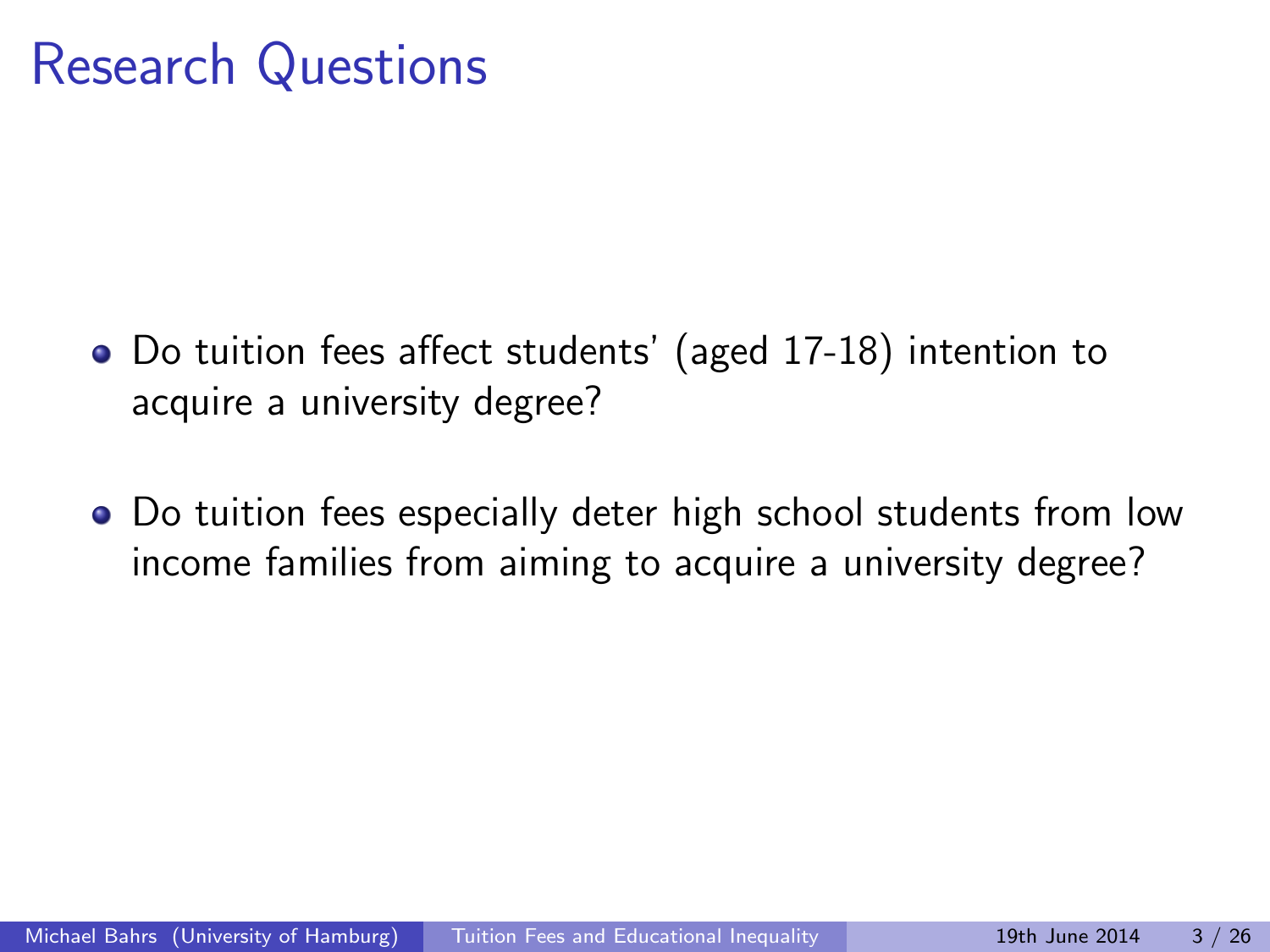# Institutional Background

- The conservative governments of the following federal states filed a suit against a law which prohibited the implementation of tuition fees:
	- $\blacktriangleright$  Baden-Wuerttemberg
	- $\blacktriangleright$  Bavaria
	- $\blacktriangleright$  Hamburg
	- $\blacktriangleright$  Saarland
	- $\blacktriangleright$  Saxony
	- $\blacktriangleright$  Saxony-Anhalt
- In January 2005, the Federal Constitutional Court (Bundesverfassungsgericht) decided against the ban of tuition fees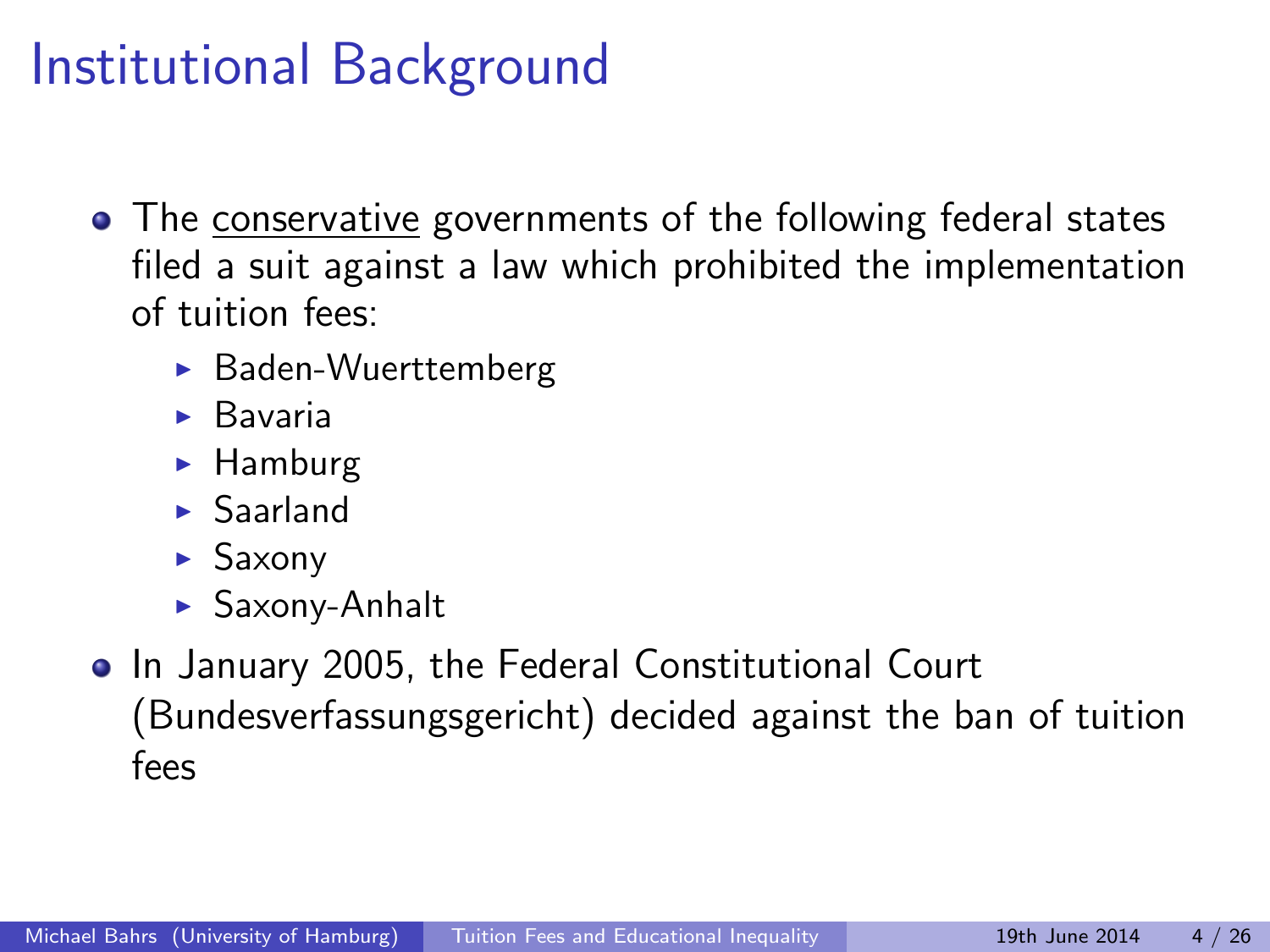# Institutional Background

| State                  | Legislation | Fee        | Legislation for    | Fee        |
|------------------------|-------------|------------|--------------------|------------|
|                        | passed      | introduced | termination passed | terminated |
| Baden-Württemberg      | 12/2005     | 4/2007     | 4/2011             | 4/2012     |
| Bavaria                | 5/2006      | 4/2007     | 5/2013             | 10/2013    |
| Hamburg                | 7/2006      | 4/2007     | 4/2011             | 10/2012    |
| Hesse                  | 10/2006     | 10/2007    | 6/2008             | 10/2008    |
| Lower Saxony           | 12/2005     | 10/2006    | 7/2013             | 10/2014    |
| North Rhine-Westphalia | 3/2006      | 10/2006    | 4/2011             | 10/2011    |
| Saarland               | 7/2006      | 10/2007    | 2/2010             | 4/2010     |

Federal States without tuition fees: Berlin, Brandenburg, Bremen, Mecklenburg-West Pomerania,

Rhineland-Palatinate, Saxony, Saxony Anhalt, Schleswig Holstein and Thuringia

#### $\bullet$  Tuition fee: 1,000 $\epsilon$  per academic year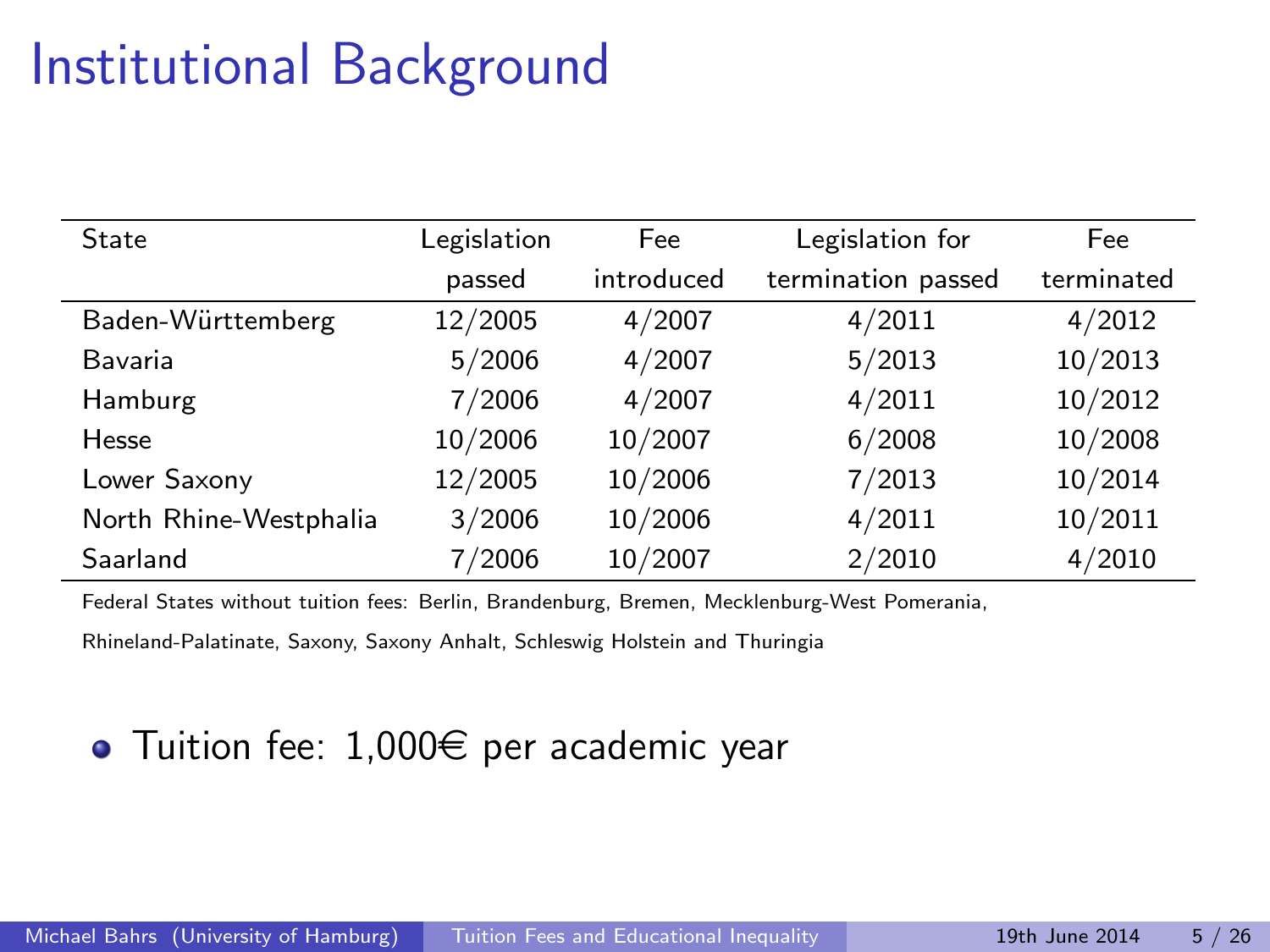## Related Literature - Mean Effects

- $\bullet$  Hübner (2012)
	- ▶ Data: Federal Statistical Office (2002-2007)
	- Estimated effect of tuition fees: 2.7 percentage points  $(6.4\%)$ decrease in enrollment
- Tecu (2009)
	- ▶ Data: Federal Statistical Office (2004-2007)
	- $\triangleright$  Estimated effect: 6% decrease in enrollment
- Bruckmeier and Wigger (2013)
	- ▶ Data: Federal Statistical Office (2002-2008)
	- $\triangleright$  Estimated effect: no significant average effect, effect varies between federal states.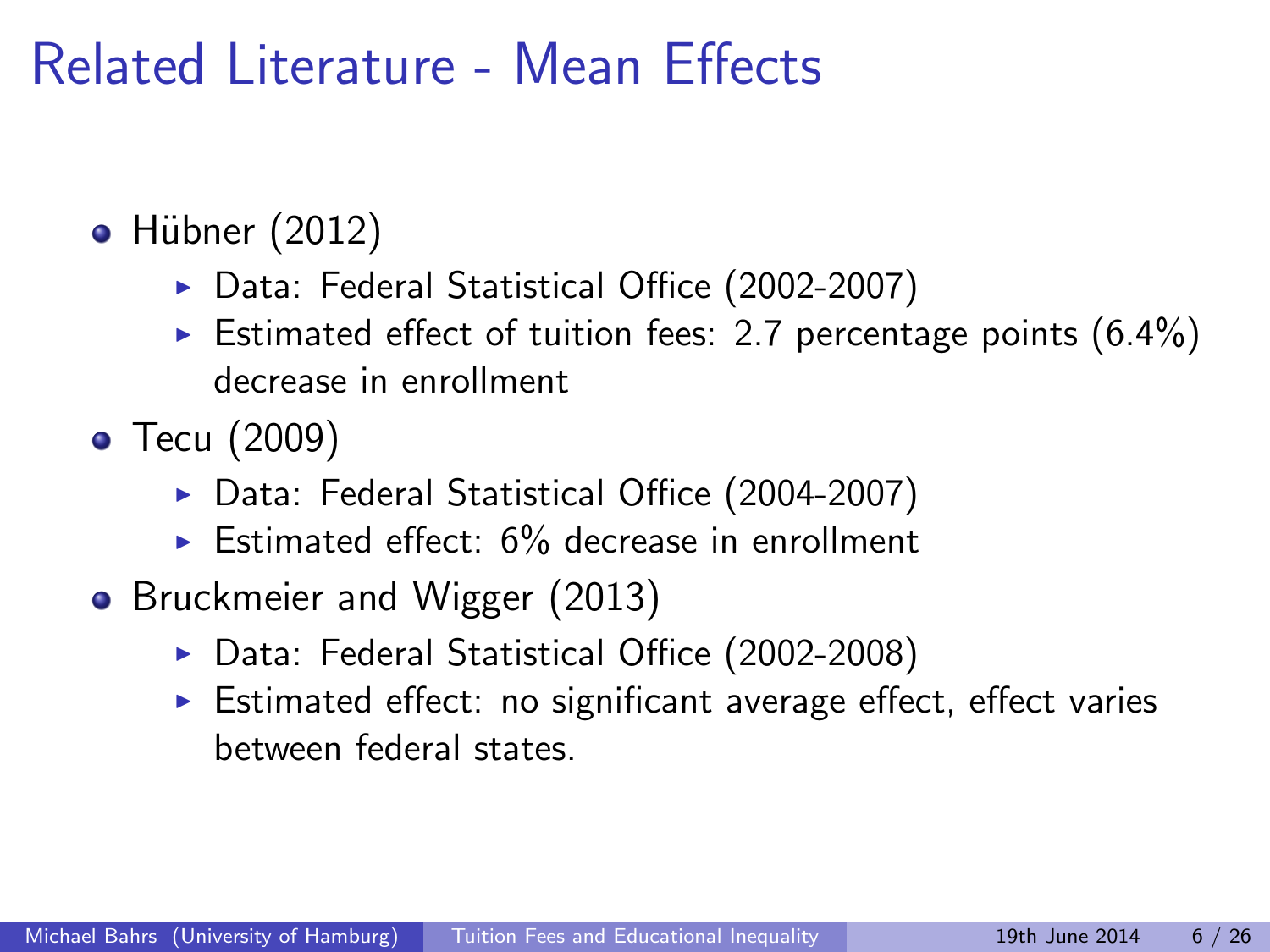## Related Literature - Mean Effects

#### **•** Limitations:

- $\triangleright$  These studies cannot distinguish between students who seek to obtain a degree and students "who's main intention might not be to graduate"
- $\blacktriangleright$  Study short-term effects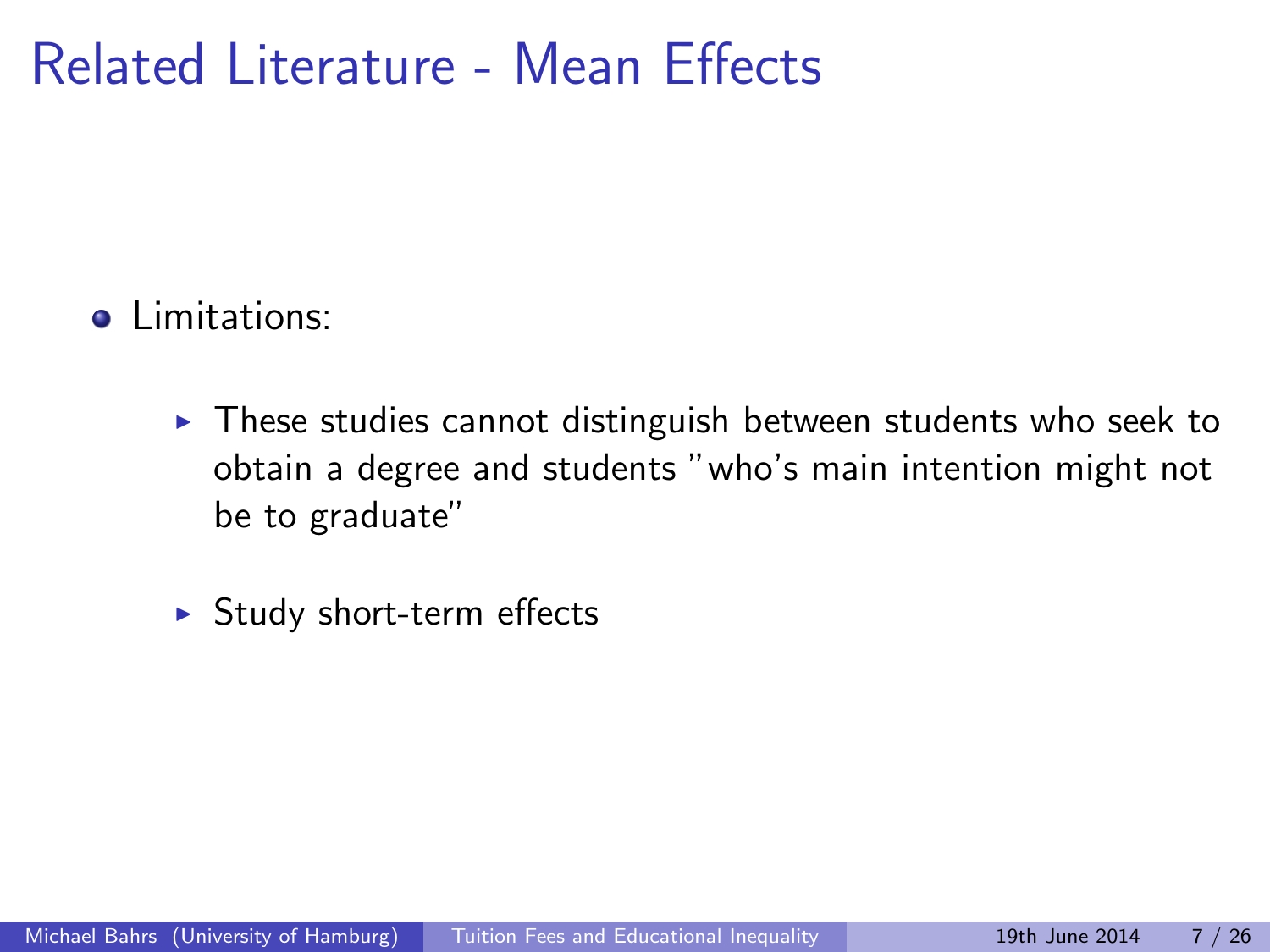## **Identification**

- Quasi-natural experiment
- States without tuition fees serve as a control group
	- $\blacktriangleright$  Lower bound of the true effect
		- $\star$  Individuals of "tuition states" can migrate to "non-tuition states"
		- $\star$  Geographic mobile high school graduates of non-tuition states might also be affected
- Variation of the introduction and abolishment of tuition fees over time and states
- Identification of the Average Treatment Effect on the Treated (ATT)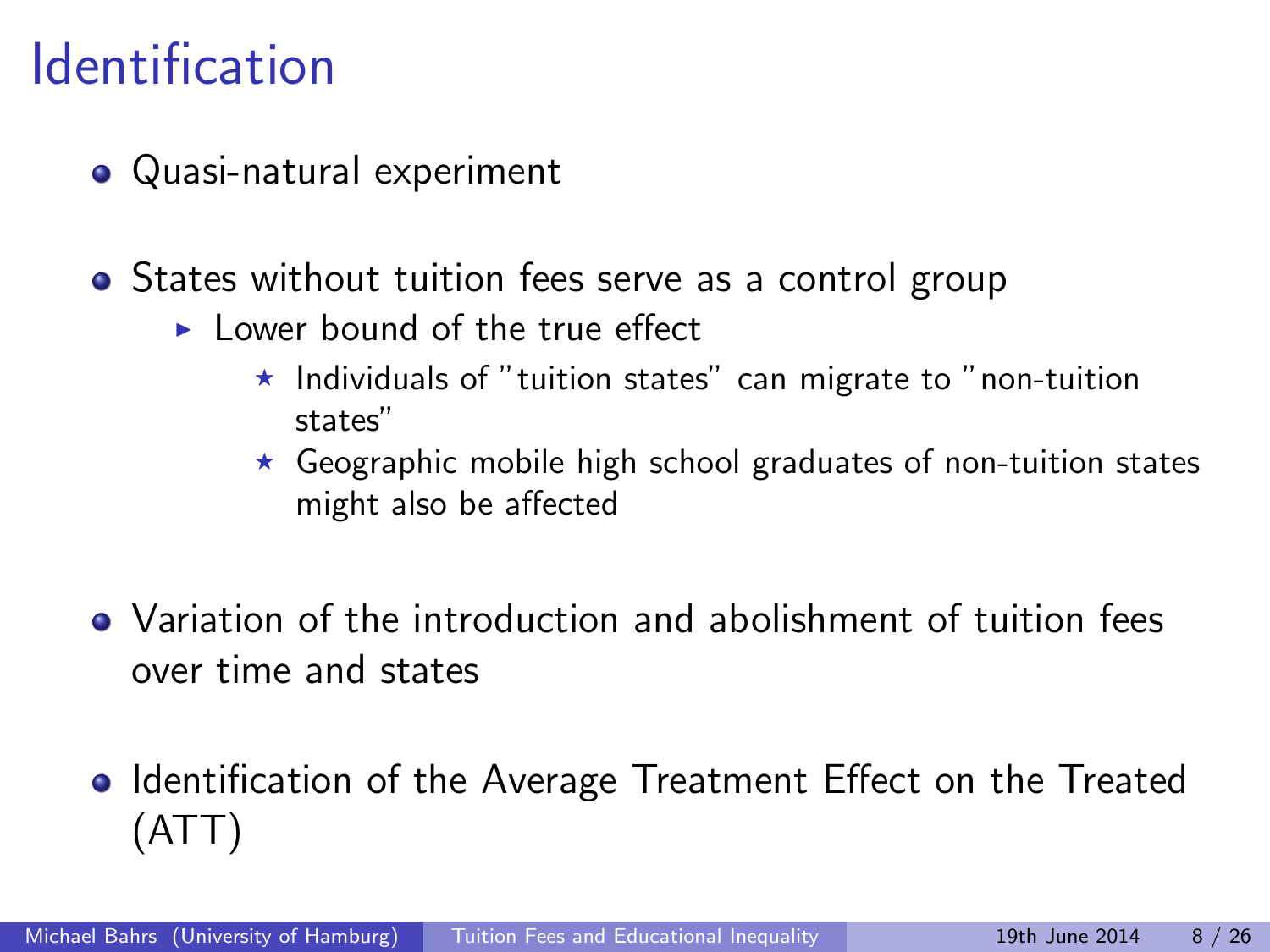- **German Socio-Economic Panel: especially Youth Questionnaire** 
	- $\blacktriangleright$  Pooled cross sections (2000-2011)
	- $\triangleright$  At the age of 17, participants receive a special questionnaire
	- $\triangleright$  Detailed information about current and past achievements at school and future educational plans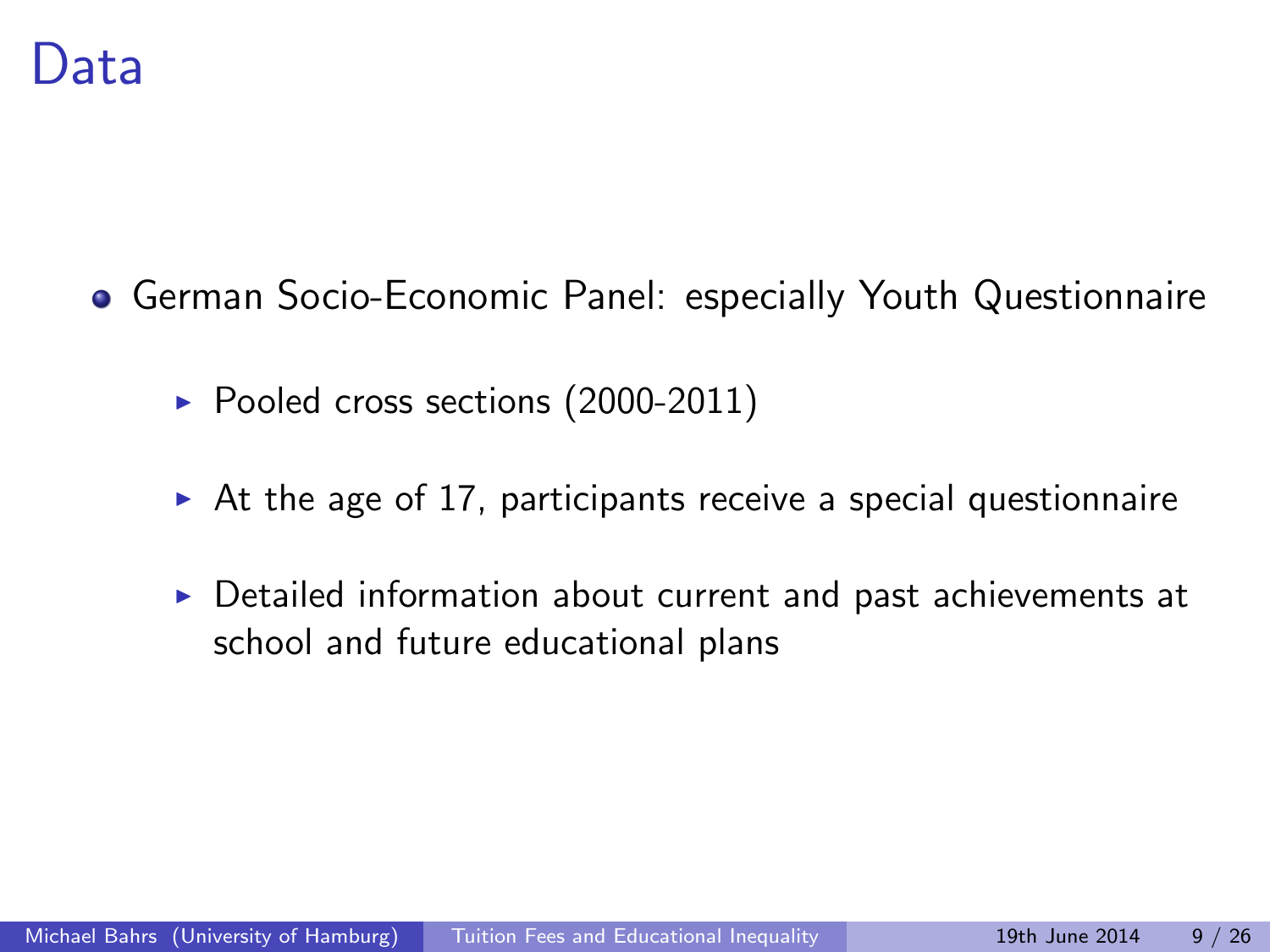## Data

- Question: Which of the following do you intend on acquiring? (You can check more than one!)
	- $\triangleright$  Completed apprenticeship
	- $\blacktriangleright$  Full-time vocational school or health school
	- $\blacktriangleright$  Higher level trade and technical school (*Meister-,* Technikerschule)
	- $\blacktriangleright$  Public employee training certificate
	- $\triangleright$  A degree from an accredited career training academy
	- $\triangleright$  A degree from a polytechnical college (Fachhochschule)
	- $\blacktriangleright$  A university degree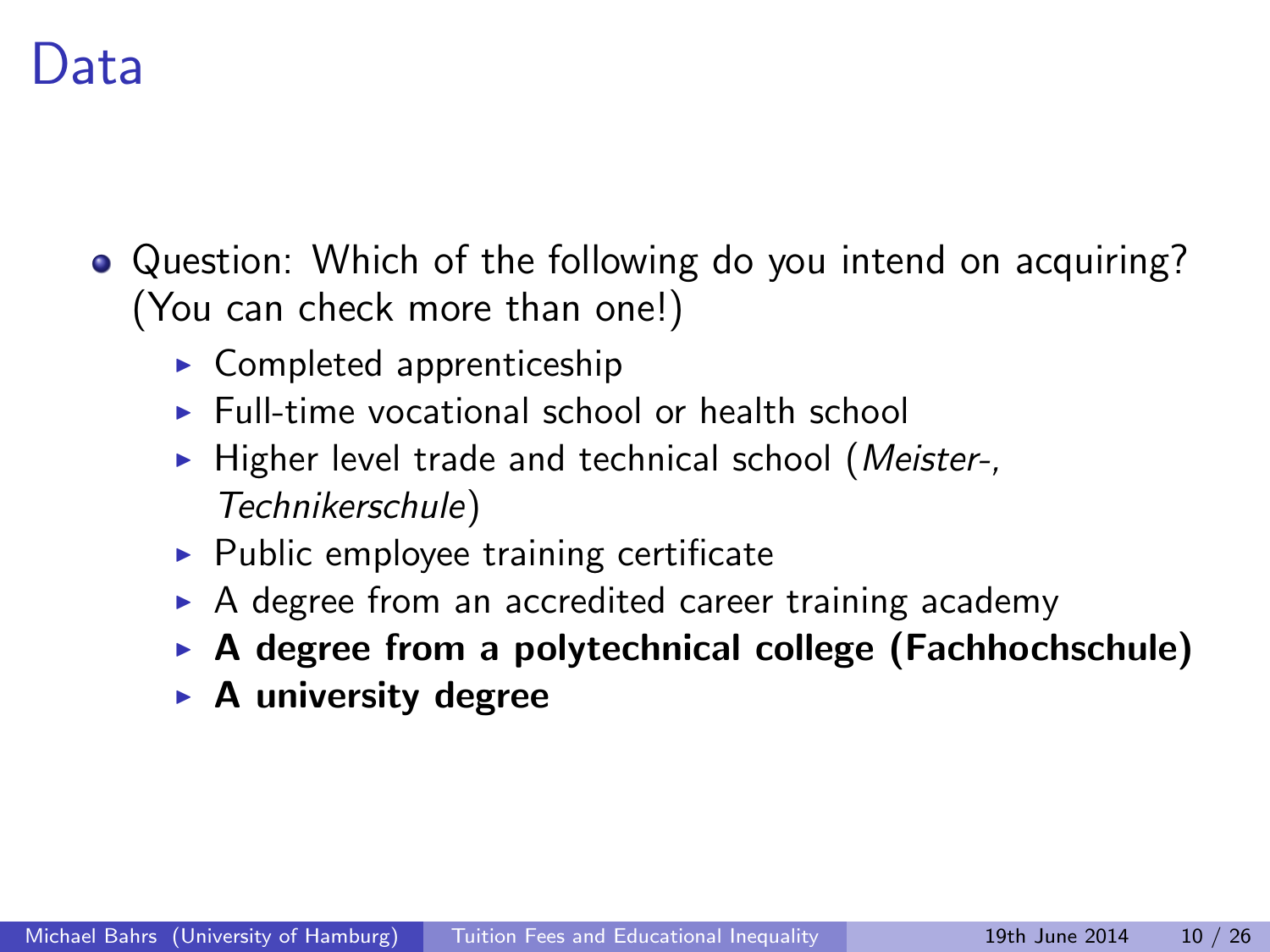## Data - Sample

- Individuals  $(n=2137)$  who:
	- $\triangleright$  attend a upper secondary school (Gymnasium)
	- $\triangleright$  intend to acquire a upper secondary school leaving certificate (Abitur)
	- $\blacktriangleright$  have already a upper secondary school leaving certificate (Abitur)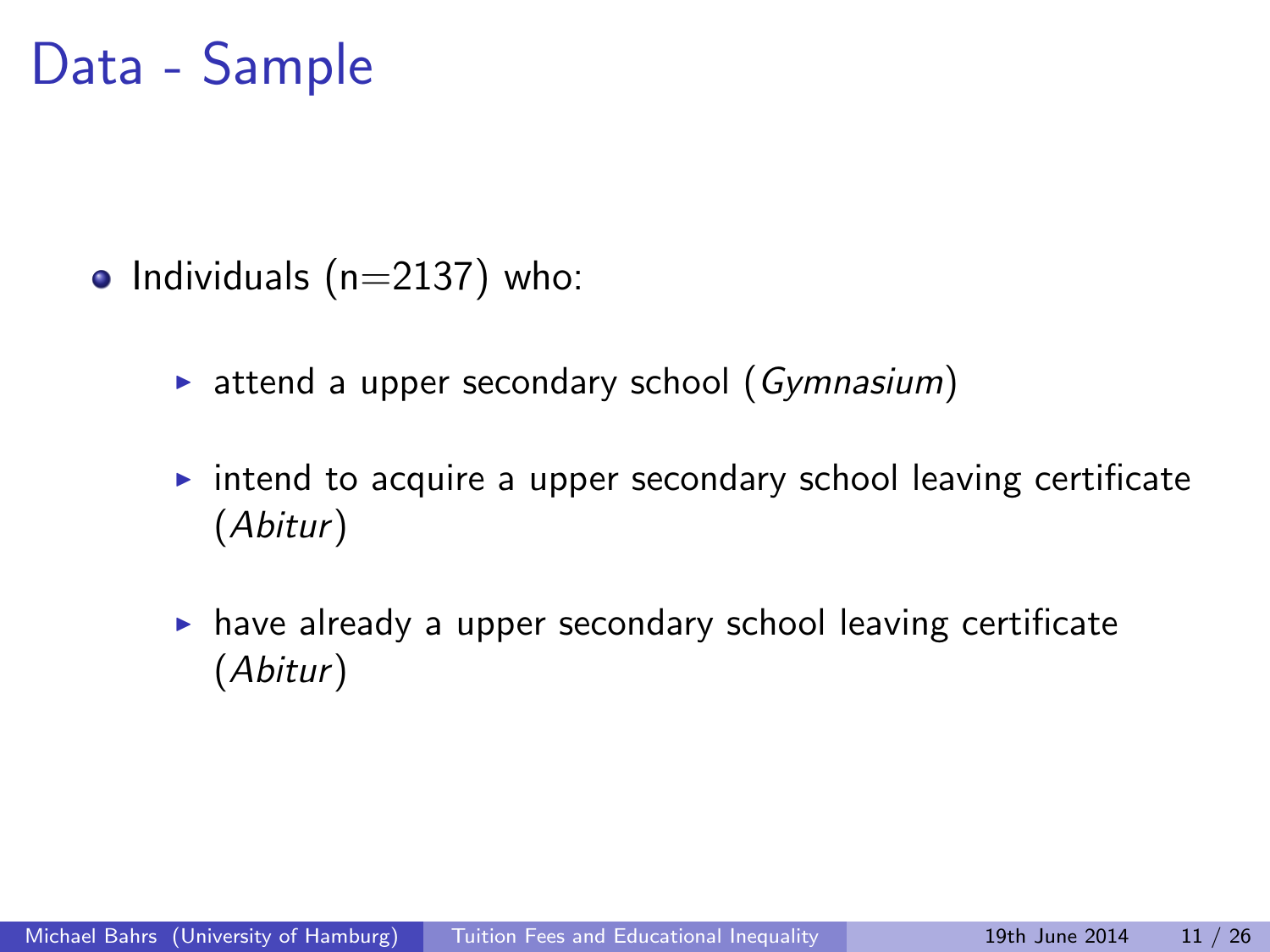# Descriptive Statistics

J.

|                   | Before October 2006   |                           |  |  |  |
|-------------------|-----------------------|---------------------------|--|--|--|
|                   | <b>Tuition States</b> | <b>Non-Tuition States</b> |  |  |  |
| Aiming at higher  | 0.665                 | 0.634                     |  |  |  |
| degree            | (0.472)               | (0.482)                   |  |  |  |
| Female            | 0.547                 | 0.564                     |  |  |  |
|                   | (0.498)               | (0.497)                   |  |  |  |
| Parents with uni- | 0.385                 | 0.312                     |  |  |  |
| versity degree    | (0.487)               | (0.464)                   |  |  |  |
| Migration         | 0.227                 | 0.062                     |  |  |  |
| background        | (0.419)               | (0.242)                   |  |  |  |
| Equiv. household  | 1826.6                | 1474.5                    |  |  |  |
| income in Euro    | (1952.3)              | (755.9)                   |  |  |  |
| N                 | 711                   | 385                       |  |  |  |

Means are displayed and standard deviations are in parenthesis.

Equivalent household income is measured in 2010 prices.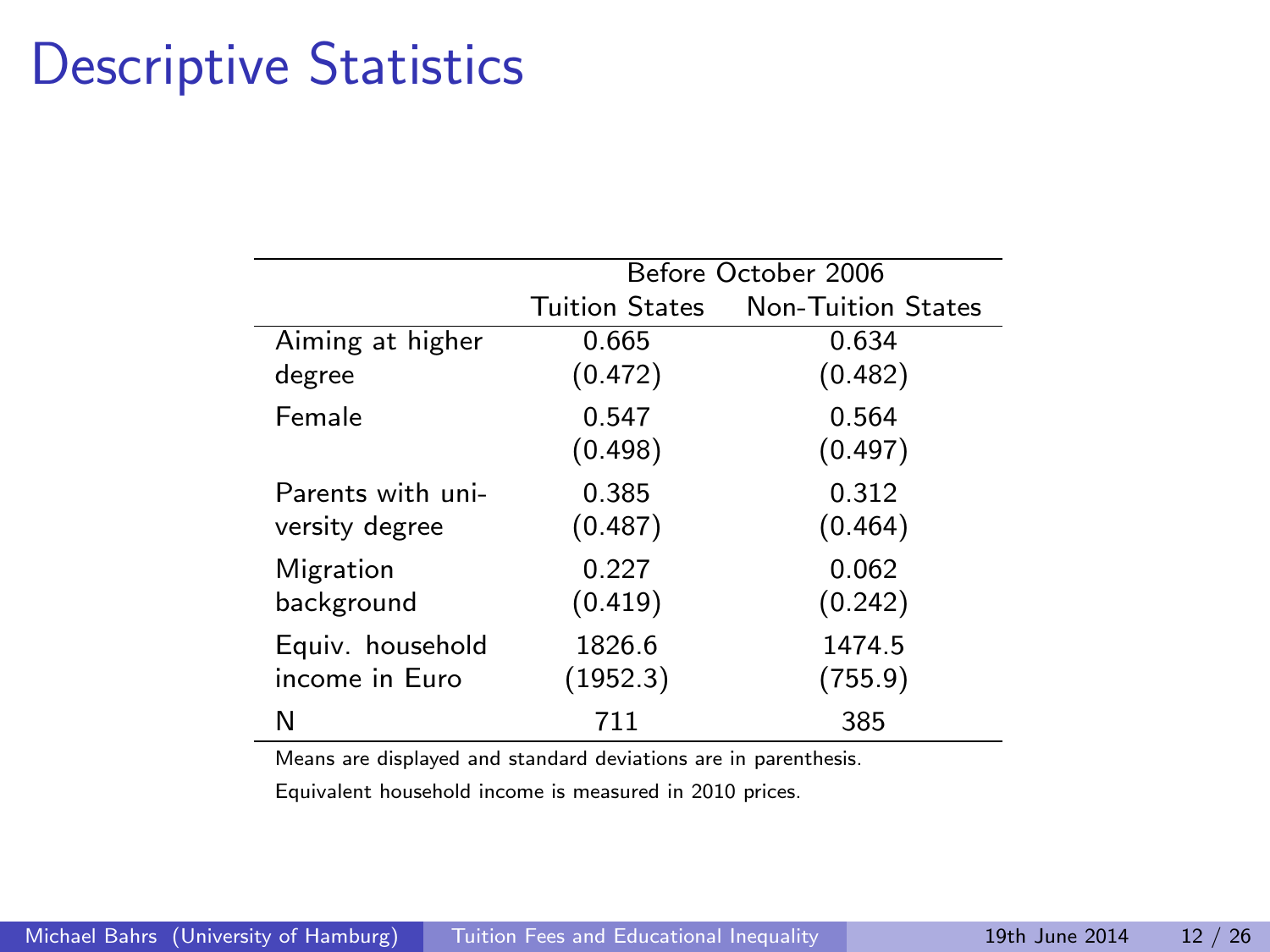# Graph

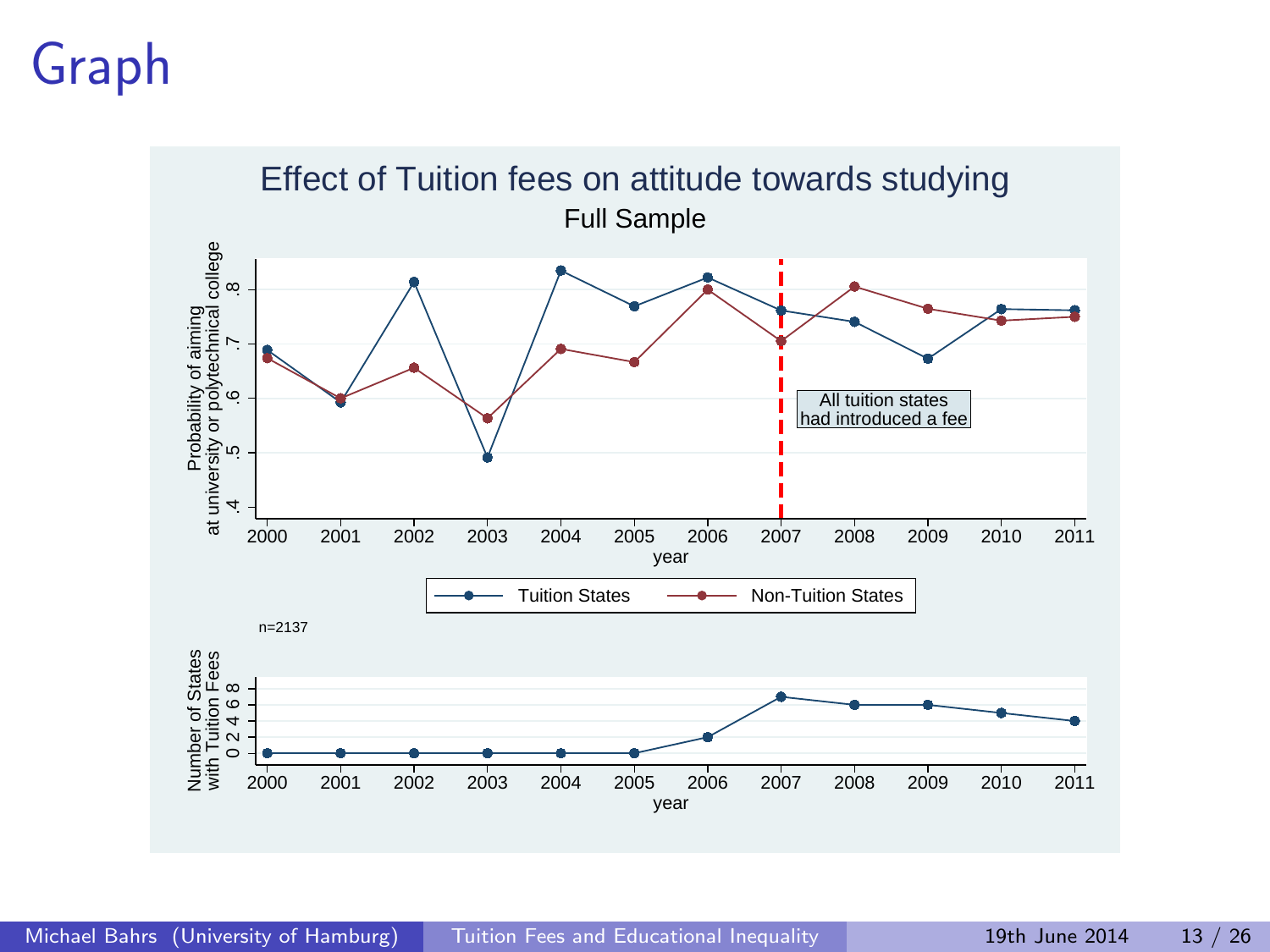## **Estimation**

- **•** Linear Probability Model
	- $\triangleright$  Dependent variable: Equal to one if individuals answer that they intend to acquire a university or a polytechnical college degree, and zero otherwise.
- Difference-in-differences (DiD) estimation
- Clustered standard errors at the federal state level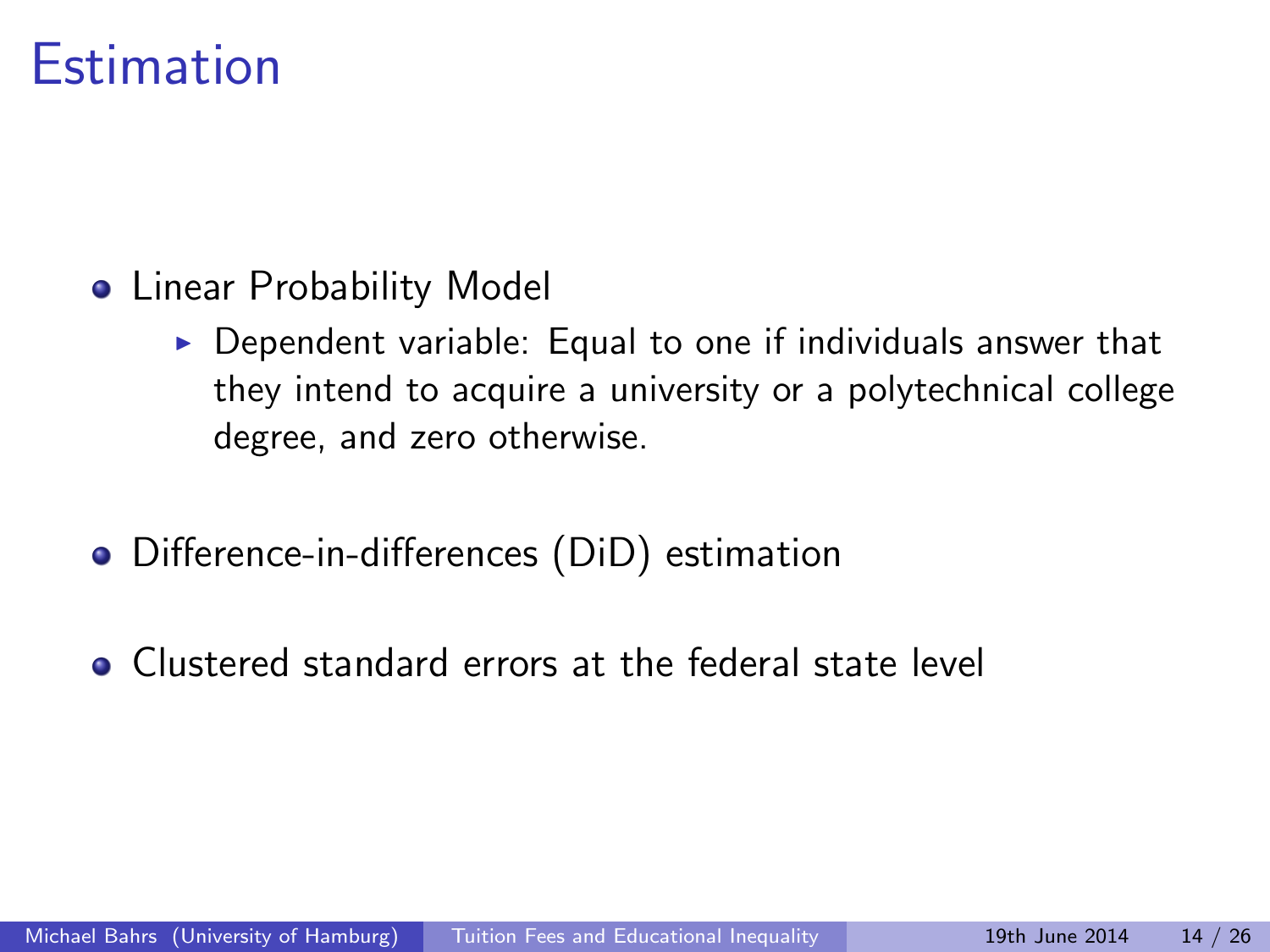### **Estimation**

$$
y_{\text{ist}} = \beta_0 + \beta_1 \text{ Tuition}_{\text{st}} + \lambda_s + \gamma_t + X_{\text{ist}}\beta + u_{\text{ist}}
$$

- Tuition is a dummy and is one if a tuition fee is implemented in the individual´s federal state of residence at the time of the interview.
- $\bullet$  X:
	- $\blacktriangleright$  Female
	- $\blacktriangleright$  Migration background
	- $\blacktriangleright$  Parents university
	- $\blacktriangleright$  Household equivalent income
	- $\blacktriangleright$  Unemployment/Vacancies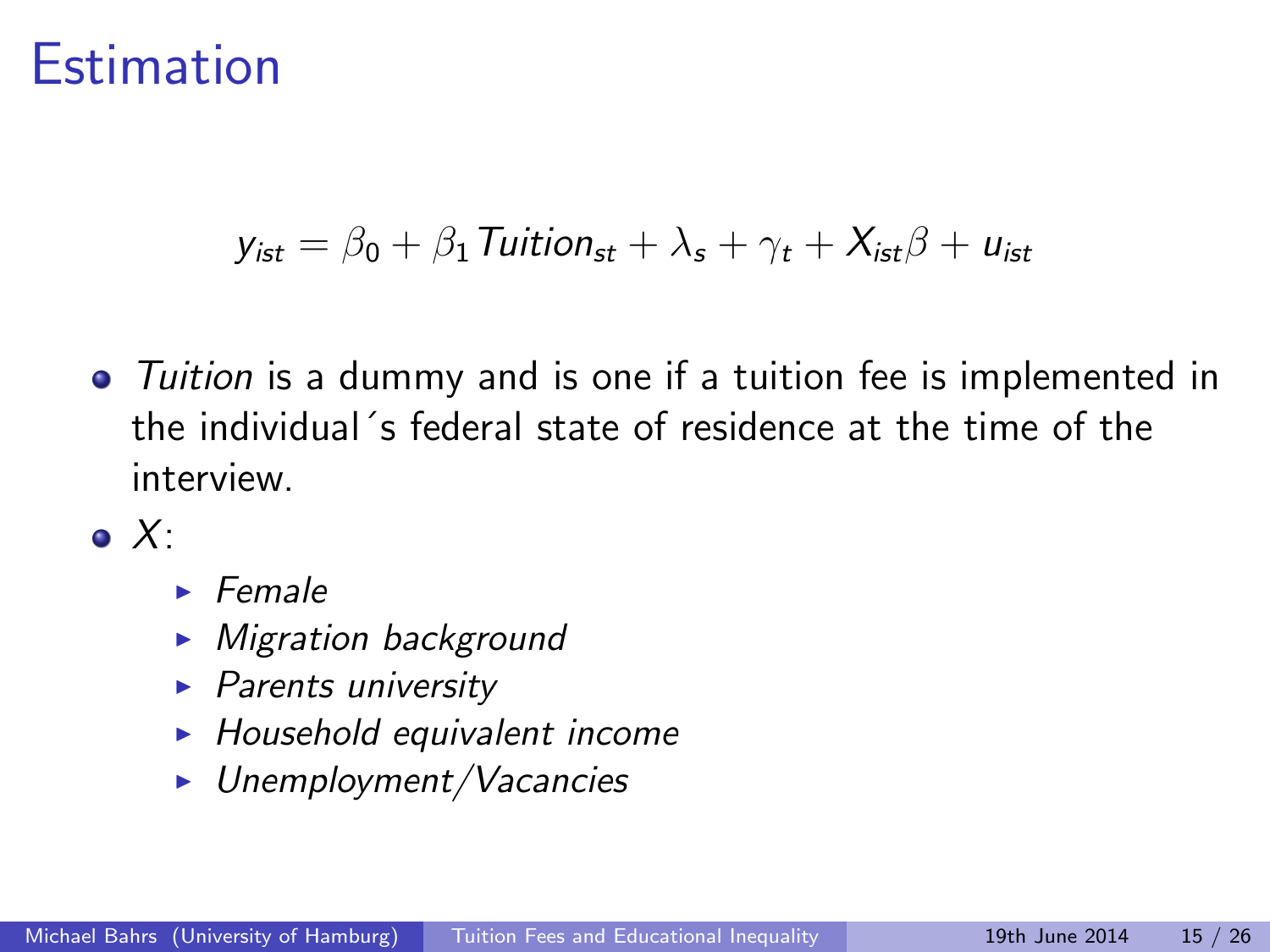## **Results**

Dependent variable: Intention to acquire a university or polytechnical college degree

|                                          | (1)                | (2)                | (3)                | (4)                |
|------------------------------------------|--------------------|--------------------|--------------------|--------------------|
|                                          | <b>Full Sample</b> | <b>Full Sample</b> | <b>Full Sample</b> | <b>Full Sample</b> |
| Tuition                                  | $-0.073**$         | $-0.080**$         | $-0.072**$         | $-0.075**$         |
|                                          | (0.028)            | (0.026)            | (0.026)            | (0.026)            |
| Unemployment/Vancancies                  |                    | 0.00169            | 0.00217            | 0.00226            |
|                                          |                    | (0.00181)          | (0.00165)          | (0.00163)          |
| Migration                                |                    |                    | $-0.0129$          | $-0.00771$         |
|                                          |                    |                    | (0.0319)           | (0.0314)           |
| Parents university                       |                    |                    | $0.186***$         | $0.179***$         |
|                                          |                    |                    | (0.0191)           | (0.0222)           |
| Female                                   |                    |                    |                    | 0.00172            |
|                                          |                    |                    |                    | (0.0124)           |
| Household equivalent income              |                    |                    |                    | 0.0127             |
|                                          |                    |                    |                    | (0.0133)           |
| <b>Time Fixed Effects</b>                | <b>YES</b>         | <b>YES</b>         | <b>YES</b>         | <b>YES</b>         |
| <b>State Fixed Effects</b>               | YES                | <b>YES</b>         | YES                | <b>YES</b>         |
| N                                        | 1986               | 1986               | 1986               | 1986               |
| Clustored standard expert in parentheses |                    |                    |                    |                    |

Clustered standard errors in parentheses

\*  $p < 0.1$ , \*\*  $p < 0.05$ , \*\*\*  $p < 0.01$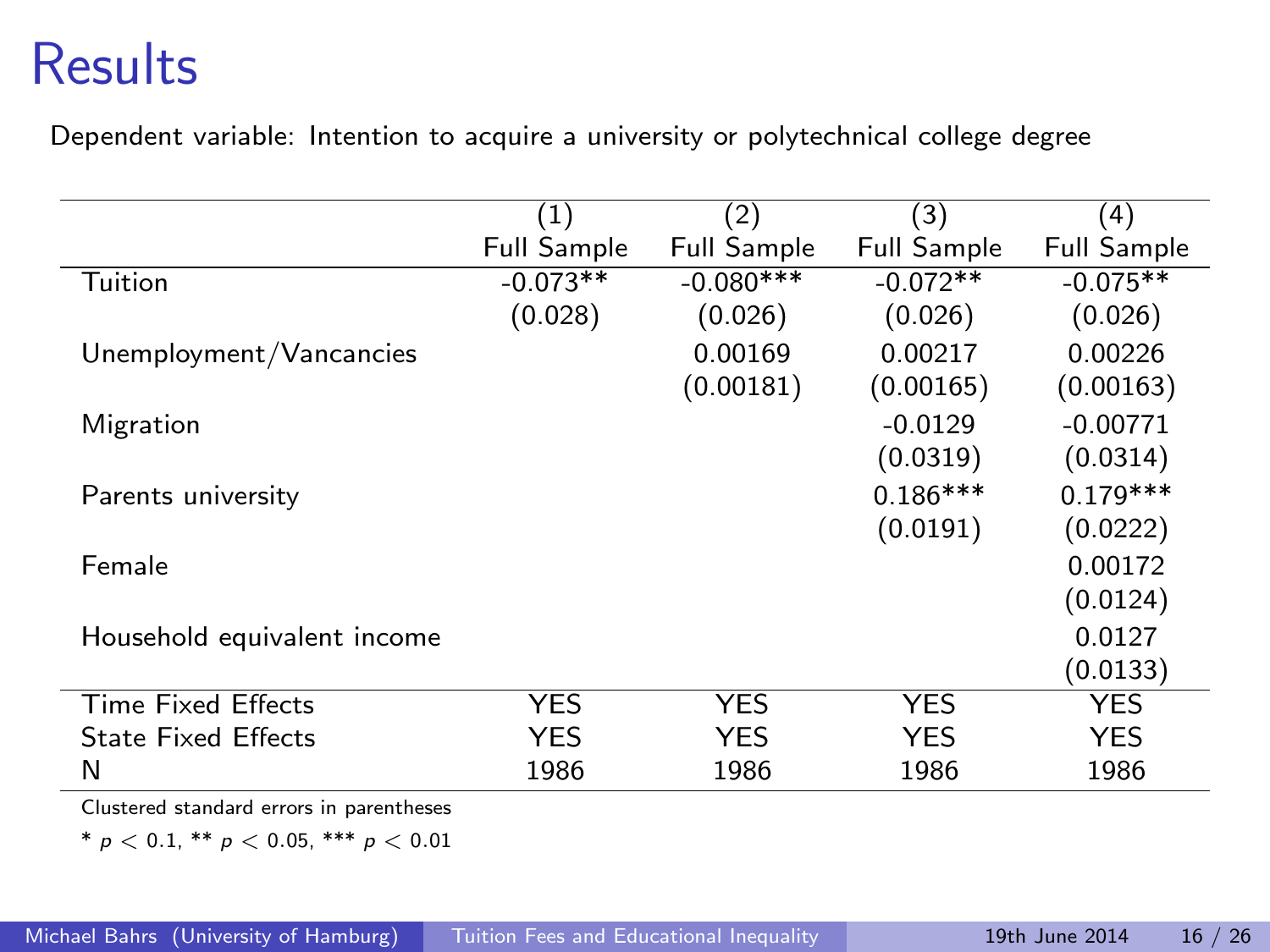# Results: Varying Effects

Dependent variable: Intention to acquire a university or polytechnical college degree

|                            | Reference          |                |                |                |             |                             |
|----------------------------|--------------------|----------------|----------------|----------------|-------------|-----------------------------|
|                            | <b>Full Sample</b> | Poorest<br>10% | Poorest<br>20% | Poorest<br>30% | Male        | Parents $w/o$<br>uni degree |
| Tuition                    | $-0.075**$         | $-0.303***$    | $-0.168***$    | $-0.151***$    | $-0.089***$ | $-0.087**$                  |
|                            | (0.026)            | (0.056)        | (0.048)        | (0.048)        | (0.027)     | (0.030)                     |
| Higher                     |                    | $0.088**$      | $0.075**$      | $0.066**$      |             |                             |
| income                     |                    | (0.032)        | (0.031)        | (0.028)        |             |                             |
| Tuition*                   |                    | $0.251***$     | $0.123**$      | $0.113*$       |             |                             |
| Higher income              |                    | (0.043)        | (0.044)        | (0.054)        |             |                             |
| Tuition*                   |                    |                |                |                | 0.026       |                             |
| Female                     |                    |                |                |                | (0.043)     |                             |
| Tuition                    |                    |                |                |                |             | 0.033                       |
| Parents Uni*               |                    |                |                |                |             | (0.030)                     |
| Time Fixed Effects         | <b>YES</b>         | <b>YES</b>     | <b>YES</b>     | <b>YES</b>     | <b>YES</b>  | <b>YES</b>                  |
| <b>State Fixed Effects</b> | <b>YES</b>         | YES            | <b>YES</b>     | <b>YES</b>     | <b>YES</b>  | <b>YES</b>                  |
| N                          | 1986               | 1986           | 1986           | 1986           | 1986        | 1986                        |

Further Covariates: Female, migration, parents university, household equivalent income and unemployment/vacancies Clustered standard errors in parentheses

\*  $p < 0.1$ , \*\*  $p < 0.05$ , \*\*\*  $p < 0.01$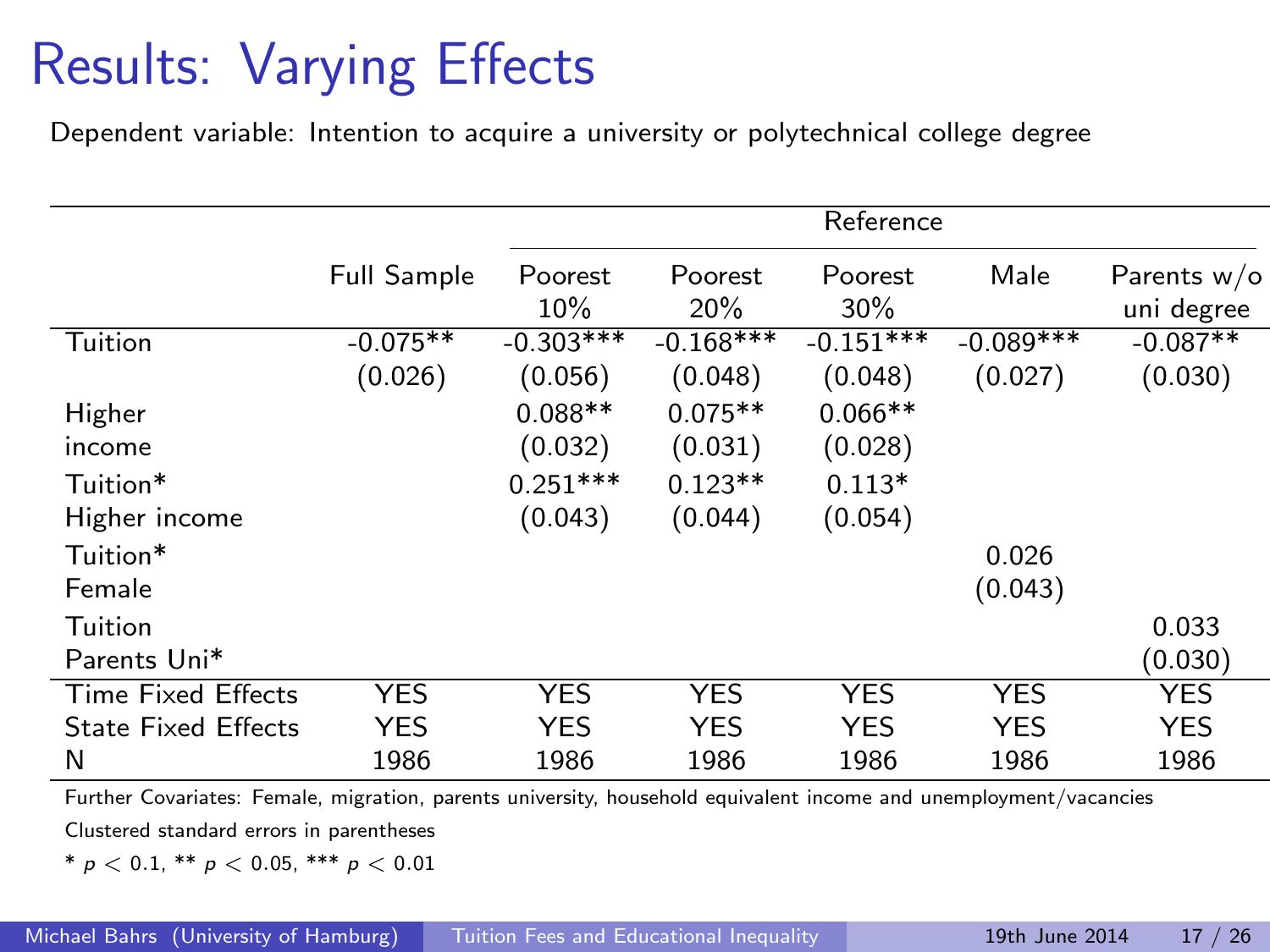# Results: Varying Effects

|                            | Poorest 10%                      | Poorest 20%                                          | Poorest 30% |  |  |  |  |
|----------------------------|----------------------------------|------------------------------------------------------|-------------|--|--|--|--|
| <b>Panel A: Baseline</b>   |                                  |                                                      |             |  |  |  |  |
| Tuition                    | $-0.279***$                      | $-0.149**$                                           | $-0.138**$  |  |  |  |  |
|                            | (0.056)                          | (0.048)                                              | (0.048)     |  |  |  |  |
| Tuition*                   | $0.235***$                       | $0.111**$                                            | $0.107*$    |  |  |  |  |
| Higher income              | (0.047)                          | (0.046)                                              | (0.053)     |  |  |  |  |
|                            | Panel B: Ability (School Grades) |                                                      |             |  |  |  |  |
| Tuition                    | $-0.241***$                      | $-0.109*$                                            | $-0.096*$   |  |  |  |  |
|                            | (0.055)                          | (0.052)                                              | (0.047)     |  |  |  |  |
| Tuition*                   | $0.240***$                       | $0.115***$                                           | $0.112*$    |  |  |  |  |
| Higher income              | (0.052)                          | (0.049)                                              | (0.054)     |  |  |  |  |
|                            |                                  | Panel C: Ability (School Grades) & Education Parents |             |  |  |  |  |
| Tuition                    | $-0.241***$                      | $-0.113**$                                           | $-0.0989**$ |  |  |  |  |
|                            | (0.0552)                         | (0.0518)                                             | (0.0471)    |  |  |  |  |
| Tuition*                   | $0.237***$                       | $0.110*$                                             | $0.108*$    |  |  |  |  |
| Higher income              | (0.0469)                         | (0.0524)                                             | (0.0610)    |  |  |  |  |
| <b>Time Fixed Effects</b>  | <b>YES</b>                       | <b>YES</b>                                           | <b>YES</b>  |  |  |  |  |
| <b>State Fixed Effects</b> | <b>YES</b>                       | <b>YES</b>                                           | <b>YES</b>  |  |  |  |  |
| N                          | 1986                             | 1986                                                 | 1986        |  |  |  |  |

Further Covariates: Female, migration, parents education, school grades, household equivalent income and unemployment/vacancies

Clustered standard errors in parentheses

<sup>∗</sup> p < 0.1, ∗∗ p < 0.05, ∗∗∗ p < 0.01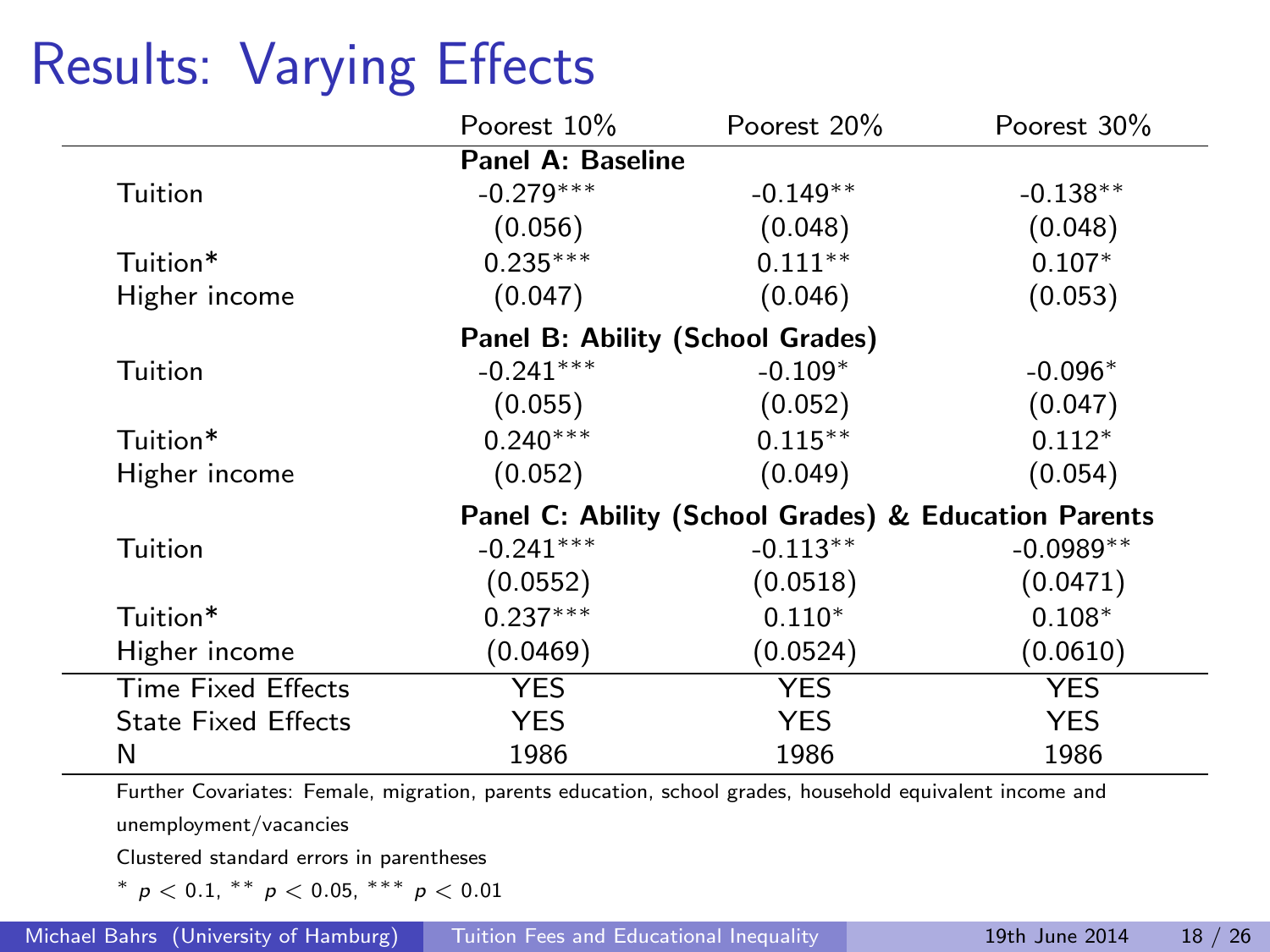### Robustness - Further tests

- **•** Placebo reform
- Robust to controlling for:
	- $\blacktriangleright$  anticipation effects
	- $\triangleright$  educational expenditure and party at power
- **•** Probit Model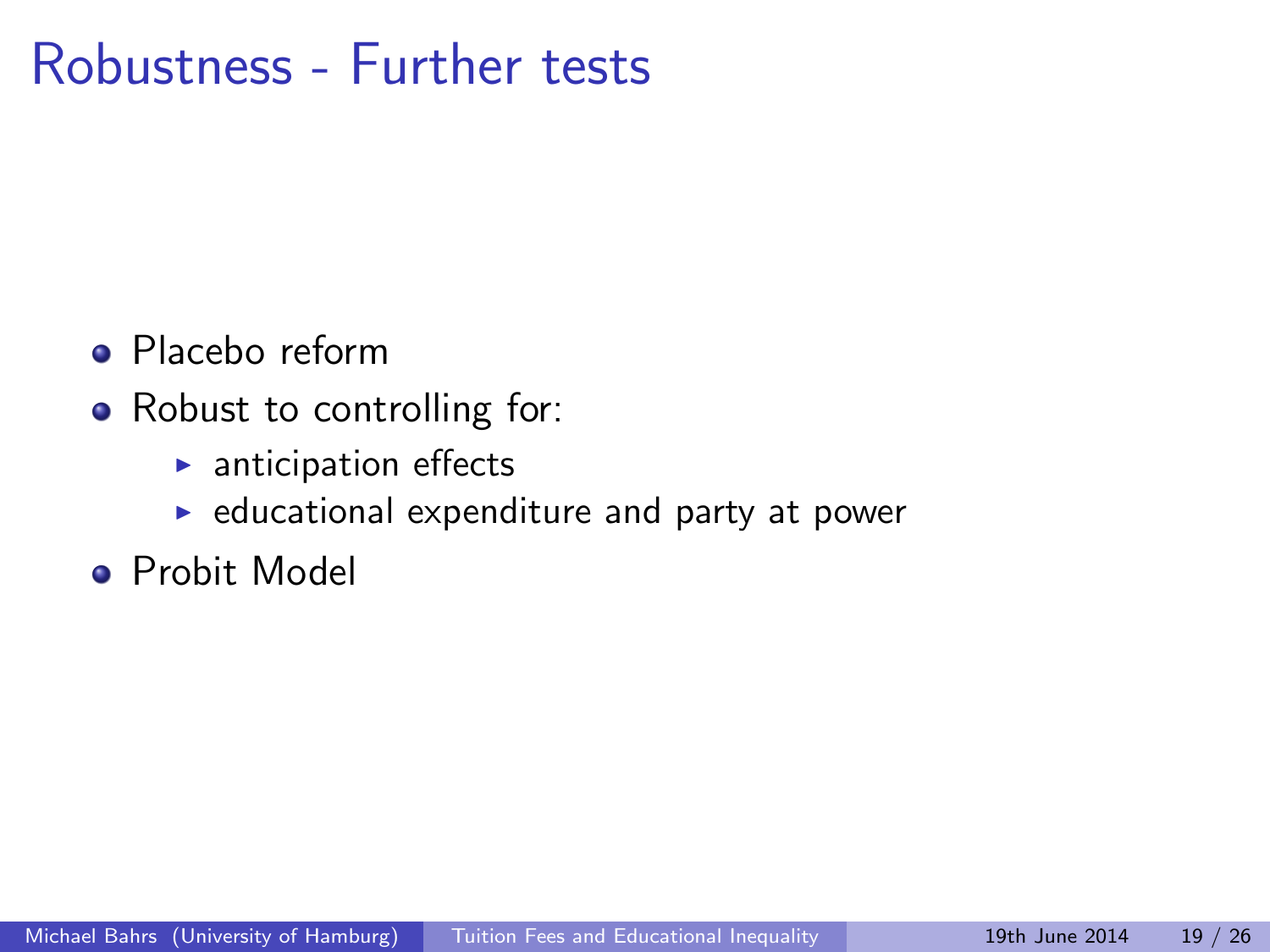## Conclusion & Outlook

- The intention of high school students to acquire a university degree is negatively influenced by tuition fees.
- **•** Effect is mainly driven by individuals from low income families.
- Migration between states is possible
	- I ower bound of the true effect
	- $\triangleright$  Solution I: Exclude individuals who live at the border of two federal states with differences in tuition status
	- $\triangleright$  Solution II: Include an interaction term between the tuition dummy and the distance to the next university without tuition fees
- Use administrative data in order to test whether the actual number of degrees is affected by tuition fees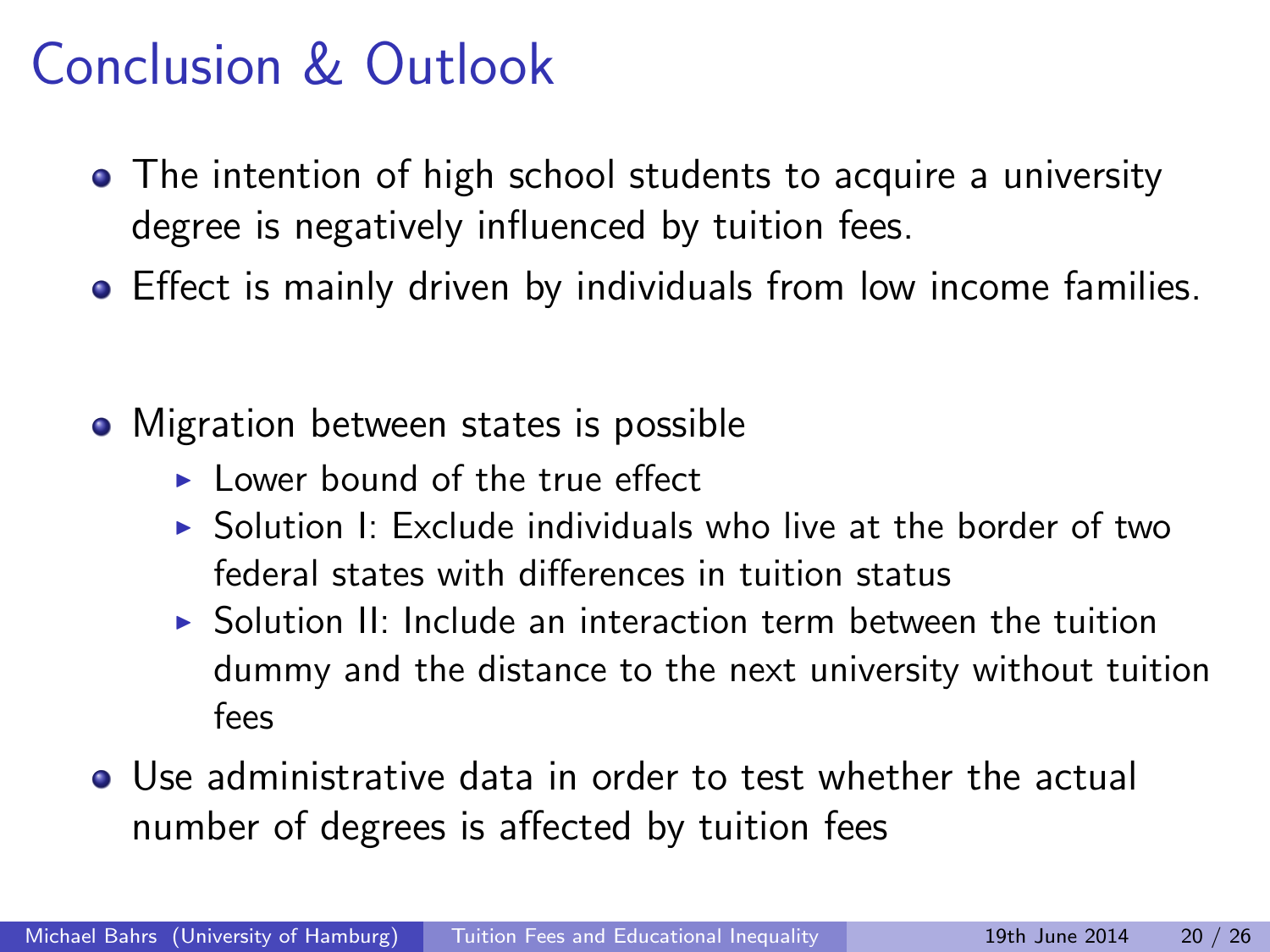# Appendix - Simple DiD

#### $y_{\mathsf{ist}} = \beta_{\mathsf{0}} + \delta_{\mathsf{1}}$  Tuition $\mathsf{State}_{\mathsf{s}} + \delta_{\mathsf{2}}\mathsf{After}_{t} + \delta_{\mathsf{3}}$  Tuition $\mathsf{State}_{\mathsf{s}} \cdot \mathsf{After}_{t} + u_{\mathsf{ist}}$

Share of high-school students who intend to acquire a higher degree

|                           | 2000-2005 | 2008-2010 | Difference |
|---------------------------|-----------|-----------|------------|
| <b>Tuition States</b>     | 0.674     | 0.719     | 0.045      |
| <b>Non-Tuition States</b> | 0.634     | 0.771     | 0.138      |
| Simple DiD                |           |           | $-0.093$   |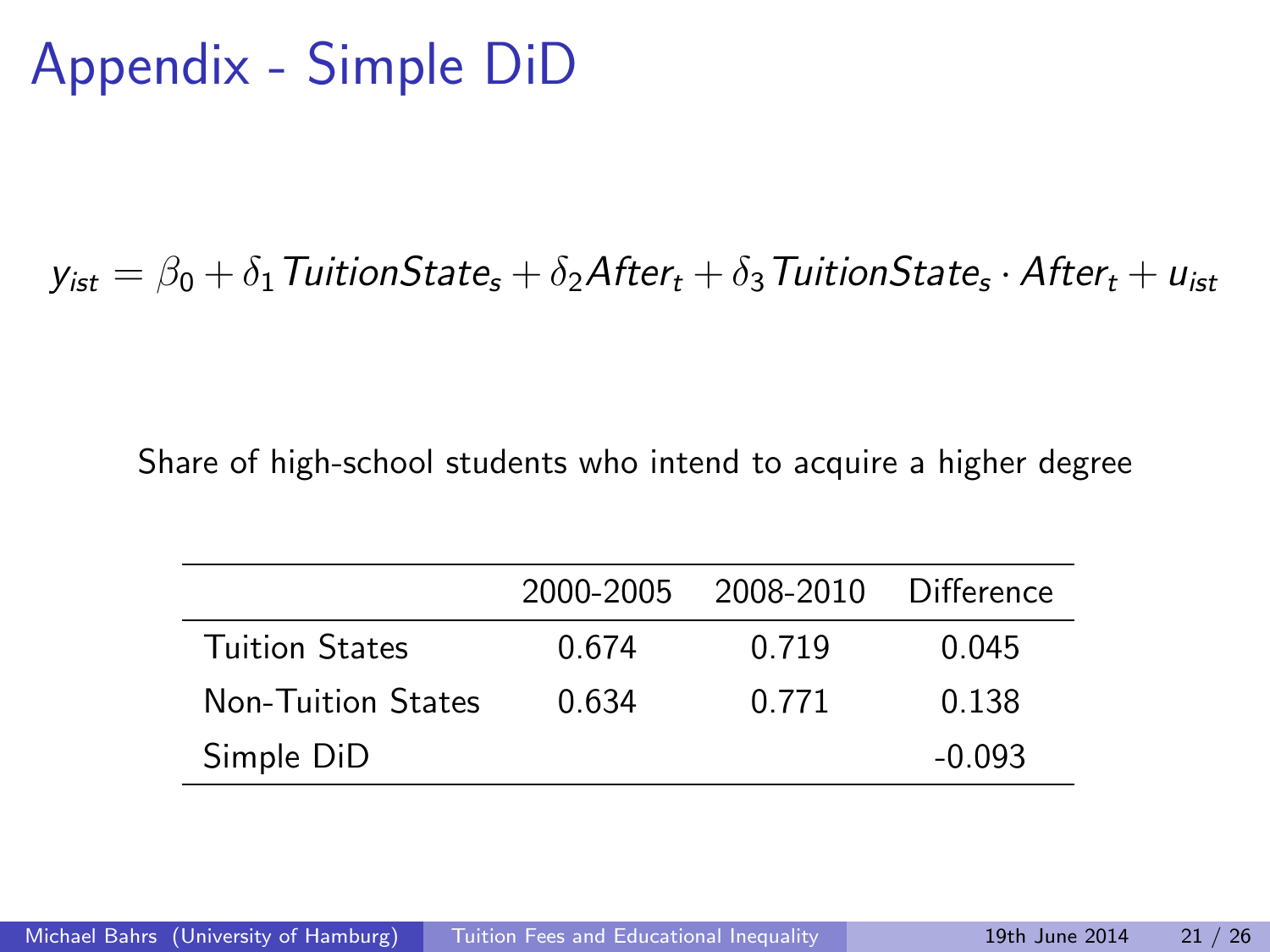## Appendix - Robustness: Placebo Reform

- $\bullet$  Before any tuition was introduced  $(01/2000 09/2006)$ 
	- $\triangleright$  Model 1: Tuition introduction  $\&$  termination 3 years earlier
	- $\triangleright$  Model 2: Tuition introduction & termination 2 years earlier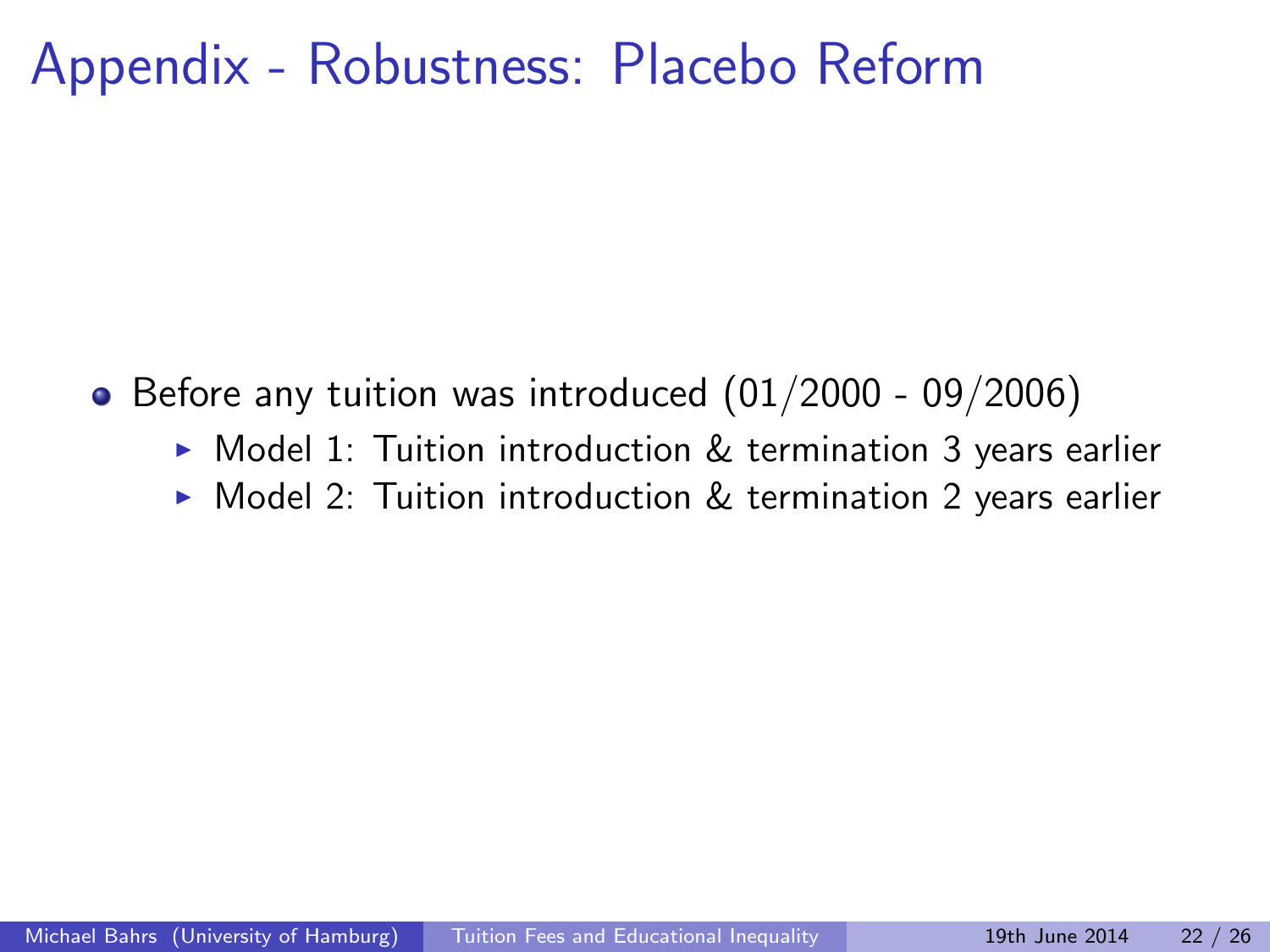### Appendix - Robustness: Placebo Reform

Dependent variable: Intention to acquire a higher degree

|                            | (1)        | (2)        |
|----------------------------|------------|------------|
|                            | 3 years    | 2 years    |
| Tuition                    | 0.069      | 0.025      |
|                            | (0.065)    | (0.055)    |
| Time Fixed Effects         | <b>YFS</b> | YES        |
| <b>State Fixed Effects</b> | <b>YES</b> | <b>YES</b> |
| N                          | 1018       | 1018       |

Further Covariates: female, migration, parents university,

household equivalent income and unemployment/vacancies

Standard errors in parentheses

\*  $p < 0.1$ , \*\*  $p < 0.05$ , \*\*\*  $p < 0.01$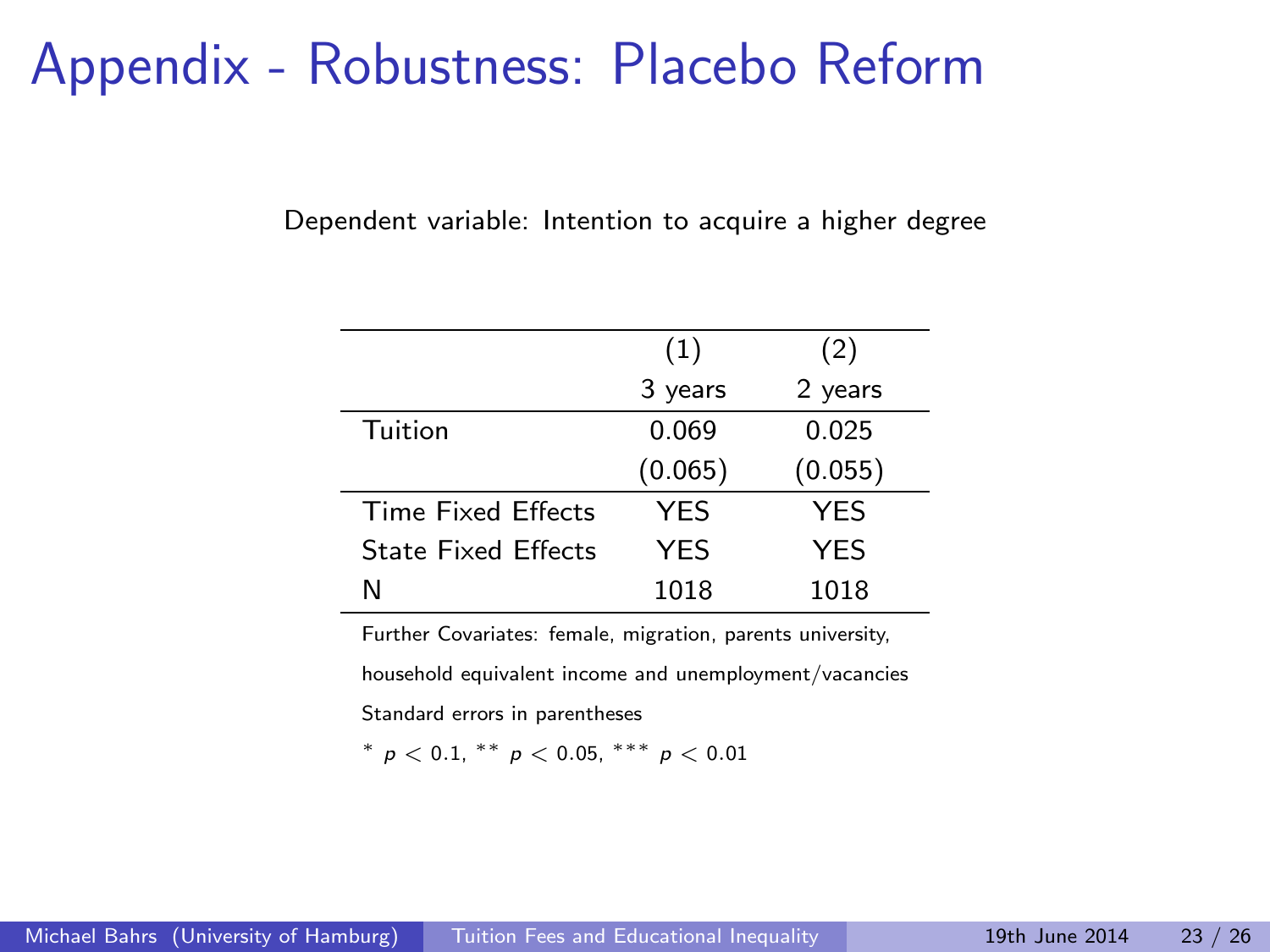# Appendix - Robustness: Further controls

Dependent variable: Intention to acquire a university degree

|                             | (1)         | $^{\prime}2)$      | (3)                | (4)                |
|-----------------------------|-------------|--------------------|--------------------|--------------------|
|                             | Full Sample | <b>Full Sample</b> | <b>Full Sample</b> | <b>Full Sample</b> |
| Tuition                     | $-0.0753**$ | $-0.0855***$       | $-0.0752**$        | $-0.0770**$        |
|                             | (0.0259)    | (0.0336)           | (0.0261)           | (0.0278)           |
| Announced tuition           |             | $-0.0348$          |                    |                    |
|                             |             | (0.0524)           |                    |                    |
| <b>Expectations parents</b> |             |                    | $-0.0319$          |                    |
|                             |             |                    | (0.0207)           |                    |
| Math grade                  |             |                    |                    | $-0.0247**$        |
|                             |             |                    |                    | (0.0109)           |
| German grade                |             |                    |                    | $-0.0601**$        |
|                             |             |                    |                    | (0.0256)           |
| <b>Time Fixed Effects</b>   | <b>YES</b>  | YES                | <b>YES</b>         | <b>YES</b>         |
| <b>State Fixed Effects</b>  | <b>YES</b>  | YES                | YES.               | YES                |
| N                           | 1986        | 1986               | 1975               | 1963               |

and unemployment/vacancies

Standard errors in parentheses

 $*$   $p < 0.1$ ,  $**$   $p < 0.05$ ,  $**$   $p < 0.01$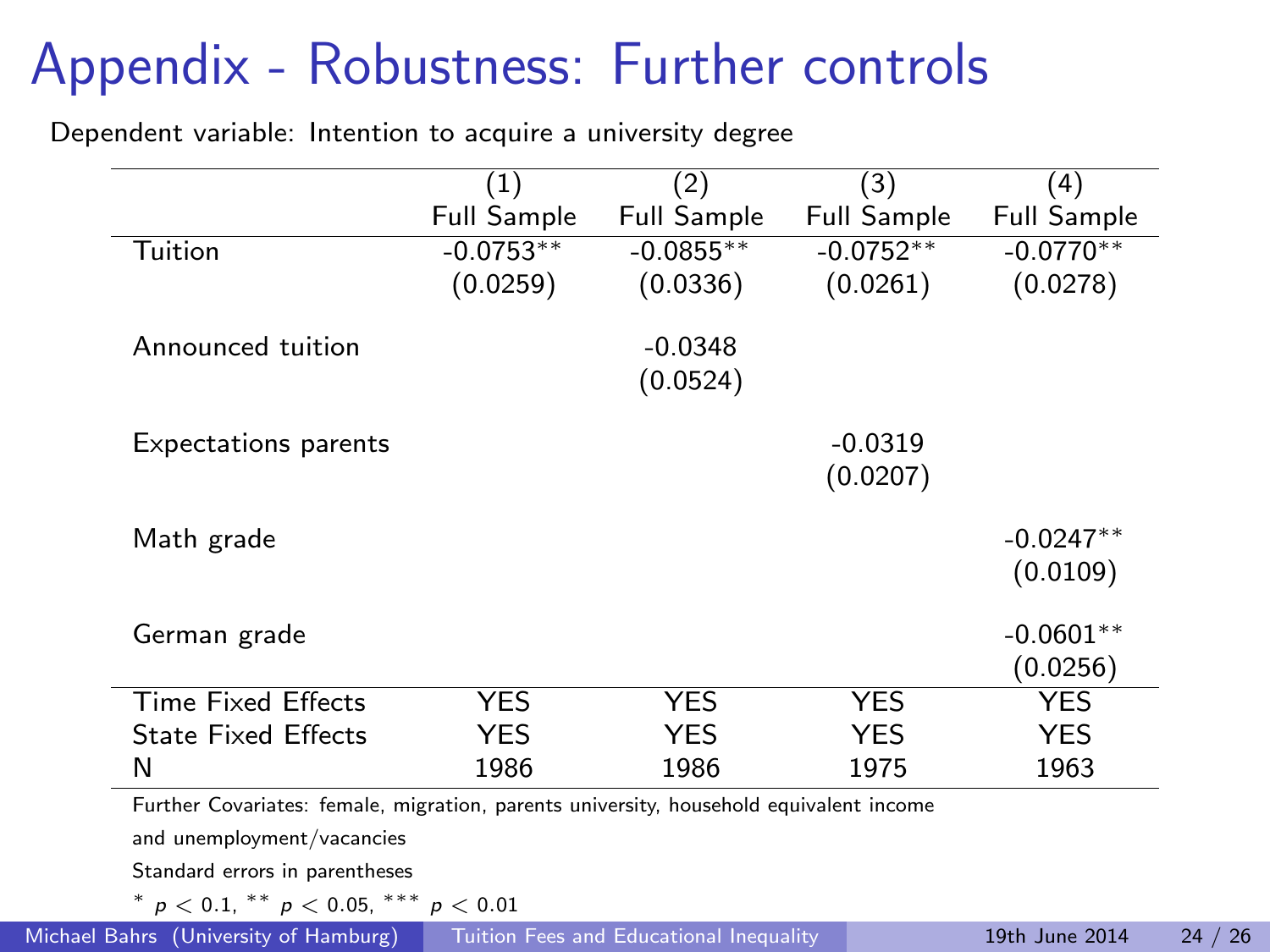# Appendix - Robustness: Further controls

Dependent variable: Intention to acquire an university degree

|                                                                                                                   | (1)                | (2)                | (3)                | (4)                |
|-------------------------------------------------------------------------------------------------------------------|--------------------|--------------------|--------------------|--------------------|
|                                                                                                                   | <b>Full Sample</b> | <b>Full Sample</b> | <b>Full Sample</b> | <b>Full Sample</b> |
| Tuition                                                                                                           | $-0.0753**$        | $-0.0737**$        | $-0.0740***$       | $-0.0798$ ***      |
|                                                                                                                   | (0.0259)           | (0.0293)           | (0.0228)           | (0.0251)           |
|                                                                                                                   |                    |                    |                    |                    |
| CDU                                                                                                               |                    | $-0.0148$          |                    |                    |
|                                                                                                                   |                    | (0.0398)           |                    |                    |
|                                                                                                                   |                    |                    |                    |                    |
| Educational expenditure/gdp                                                                                       |                    |                    | $-0.0579$          |                    |
|                                                                                                                   |                    |                    | (0.0602)           |                    |
|                                                                                                                   |                    |                    |                    |                    |
| High school graduates/population                                                                                  |                    |                    |                    | 10.89              |
|                                                                                                                   |                    |                    |                    | (18.47)            |
|                                                                                                                   |                    |                    |                    |                    |
| Long term fees                                                                                                    |                    |                    |                    | 0.00316            |
|                                                                                                                   |                    |                    |                    | (0.0200)           |
| <b>Time Fixed Effects</b>                                                                                         | YES                | YES                | YES.               | <b>YES</b>         |
| <b>State Fixed Effects</b>                                                                                        | <b>YES</b>         | <b>YES</b>         | YES.               | YES.               |
| N                                                                                                                 | 1986               | 1986               | 1986               | 1986               |
| Further Covariates: female, migration, parents university, household equivalent income and unemployment/vacancies |                    |                    |                    |                    |
| Standard errors in parentheses                                                                                    |                    |                    |                    |                    |
| $* n < 0.1$ $** n < 0.05$ $*** n < 0.01$                                                                          |                    |                    |                    |                    |